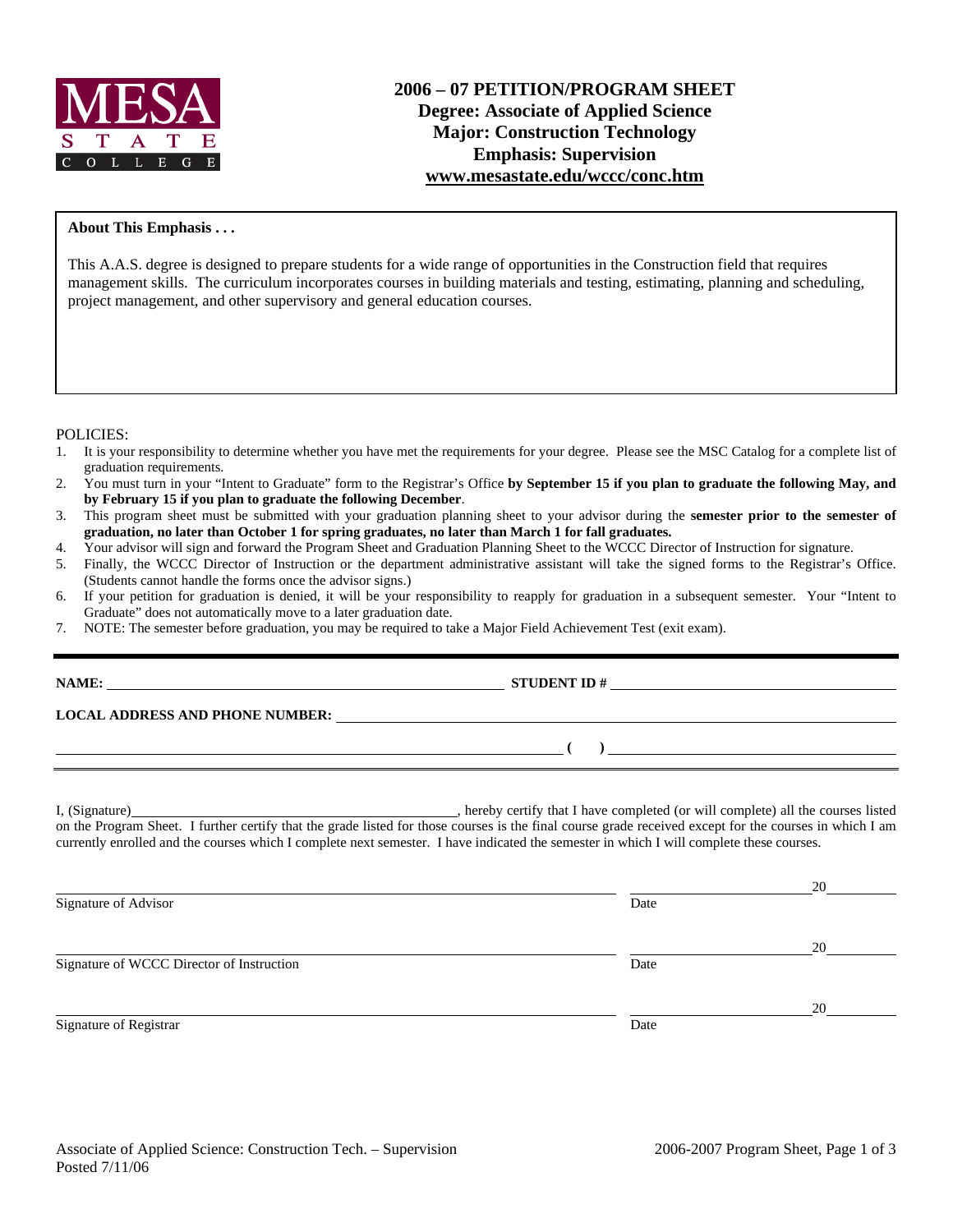- A cumulative grade point average of 2.0 or higher must be maintained for all courses taken and "C" or better must be achieved in each course which comprises the area of emphasis or specialization for CONC.
- It is recommended that students work closely with a faculty advisor when selecting appropriate courses and scheduling classes.

| <b>GENERAL EDUCATION</b> (18 Semester Hours)                 |     |                                                                                     |                |      |      |                                       |                                                                                  |                                                              |        |                |      |      |           |  |
|--------------------------------------------------------------|-----|-------------------------------------------------------------------------------------|----------------|------|------|---------------------------------------|----------------------------------------------------------------------------------|--------------------------------------------------------------|--------|----------------|------|------|-----------|--|
| Course                                                       | No. | Credit                                                                              | Grade          | Term | Year | Trns/Subs                             | Course                                                                           | No.                                                          | Credit | Grade          | Term | Year | Trns/Subs |  |
| <b>English</b> (6 semester hours)                            |     |                                                                                     |                |      |      |                                       |                                                                                  | Social and Behavioral Science, Humanities or Applied Studies |        |                |      |      |           |  |
| ENGL                                                         | 111 | $\frac{3}{2}$ $\frac{1}{2}$ $\frac{1}{2}$ $\frac{1}{2}$ $\frac{1}{2}$ $\frac{1}{2}$ |                |      |      |                                       | <b>Courses</b> (6 semester hours)                                                |                                                              |        |                |      |      |           |  |
| ENGL                                                         | 112 | $\overline{3}$                                                                      |                |      |      |                                       |                                                                                  |                                                              |        |                |      |      |           |  |
|                                                              |     |                                                                                     |                |      |      |                                       | <b>ECON</b>                                                                      | 201                                                          |        | $\overline{3}$ |      |      |           |  |
| <b>Mathematics – UTEC 107 or MATH 113 (4 semester hours)</b> |     |                                                                                     |                |      |      | <b>Kinesiology</b> (2 semester hours) |                                                                                  |                                                              |        |                |      |      |           |  |
|                                                              |     |                                                                                     | $\overline{4}$ |      |      |                                       | <b>KINE/HPWA</b>                                                                 | 100                                                          |        |                |      |      |           |  |
|                                                              |     |                                                                                     |                |      |      |                                       | <b>KINA/HPWE</b>                                                                 |                                                              |        |                |      |      |           |  |
|                                                              |     |                                                                                     |                |      |      |                                       | See the M.S.C. catalog for the list of approved KINA/HPWE/Selected DANC courses. |                                                              |        |                |      |      |           |  |

### **Associate of Applied Science: Construction Technology – Supervision Course Requirements** (47 Semester Hours)

| Course                                                                                                                                                                                                                  | No. | Credit                    | Grade | Term | Year | Trns/Subs | Course      | No.        | Credit                  | Grade | Term | Year | Trns/Subs |
|-------------------------------------------------------------------------------------------------------------------------------------------------------------------------------------------------------------------------|-----|---------------------------|-------|------|------|-----------|-------------|------------|-------------------------|-------|------|------|-----------|
| <b>CONC</b>                                                                                                                                                                                                             | 101 | $\overline{\phantom{0}3}$ |       |      |      |           | <b>CONC</b> | 218        | $\frac{3}{2}$           |       |      |      |           |
| <b>CADT</b>                                                                                                                                                                                                             | 105 | $\frac{3}{2}$             |       |      |      |           | <b>CONC</b> | 228        | $\overline{\mathbf{3}}$ |       |      |      |           |
| <b>CADT</b>                                                                                                                                                                                                             | 106 | $\overline{\mathbf{3}}$   |       |      |      |           | <b>CONC</b> | 231        | 2                       |       |      |      |           |
| <b>CONC</b>                                                                                                                                                                                                             | 116 | $\overline{\phantom{0}3}$ |       |      |      |           | <b>CONC</b> | <u>245</u> | $\overline{\mathbf{3}}$ |       |      |      |           |
| <b>CONC</b>                                                                                                                                                                                                             | 117 | $\overline{\mathbf{3}}$   |       |      |      |           | <b>CONC</b> | 251        | $\frac{3}{2}$           |       |      |      |           |
| <b>CONC</b>                                                                                                                                                                                                             | 161 | $\overline{\mathbf{3}}$   |       |      |      |           | <b>CONC</b> | 265        | $\frac{3}{2}$           |       |      |      |           |
| <b>CONC</b>                                                                                                                                                                                                             | 208 | $\overline{\mathbf{3}}$   |       |      |      |           |             |            |                         |       |      |      |           |
| <b>Electives</b> (9 credit hours) from the following: CADT (instructor advice), CONC (instructor advice), ACCT 201, MANG 201, MANG 371, BUGB<br>351, BUGB 352, CHEM 121/L, PHYS 111/L, STAT 200, MARK 231, FLAS Spanish |     |                           |       |      |      |           |             |            |                         |       |      |      |           |
|                                                                                                                                                                                                                         |     |                           |       |      |      |           |             |            |                         |       |      |      |           |
|                                                                                                                                                                                                                         |     |                           |       |      |      |           |             |            |                         |       |      |      |           |
|                                                                                                                                                                                                                         |     |                           |       |      |      |           |             |            |                         |       |      |      |           |
|                                                                                                                                                                                                                         |     |                           |       |      |      |           |             |            |                         |       |      |      |           |

#### **GENERAL EDUCATION** (18 Semester Hours)

**English – 6** Semester Hours ENGL 111 **and** ENGL 112

**Mathematics – 4** semester hours UTEC 107 or MATH 113

**Social and Behavioral Science, Humanities, or Applied Studies Courses – 3** semester hours (See current MSC catalog for the approved list of courses that fulfill this requirement.) ECON 201

**Kinesiology – 2** semester hours KINE/HPWA 100 and one KINA/HPWE/Selected DANC course